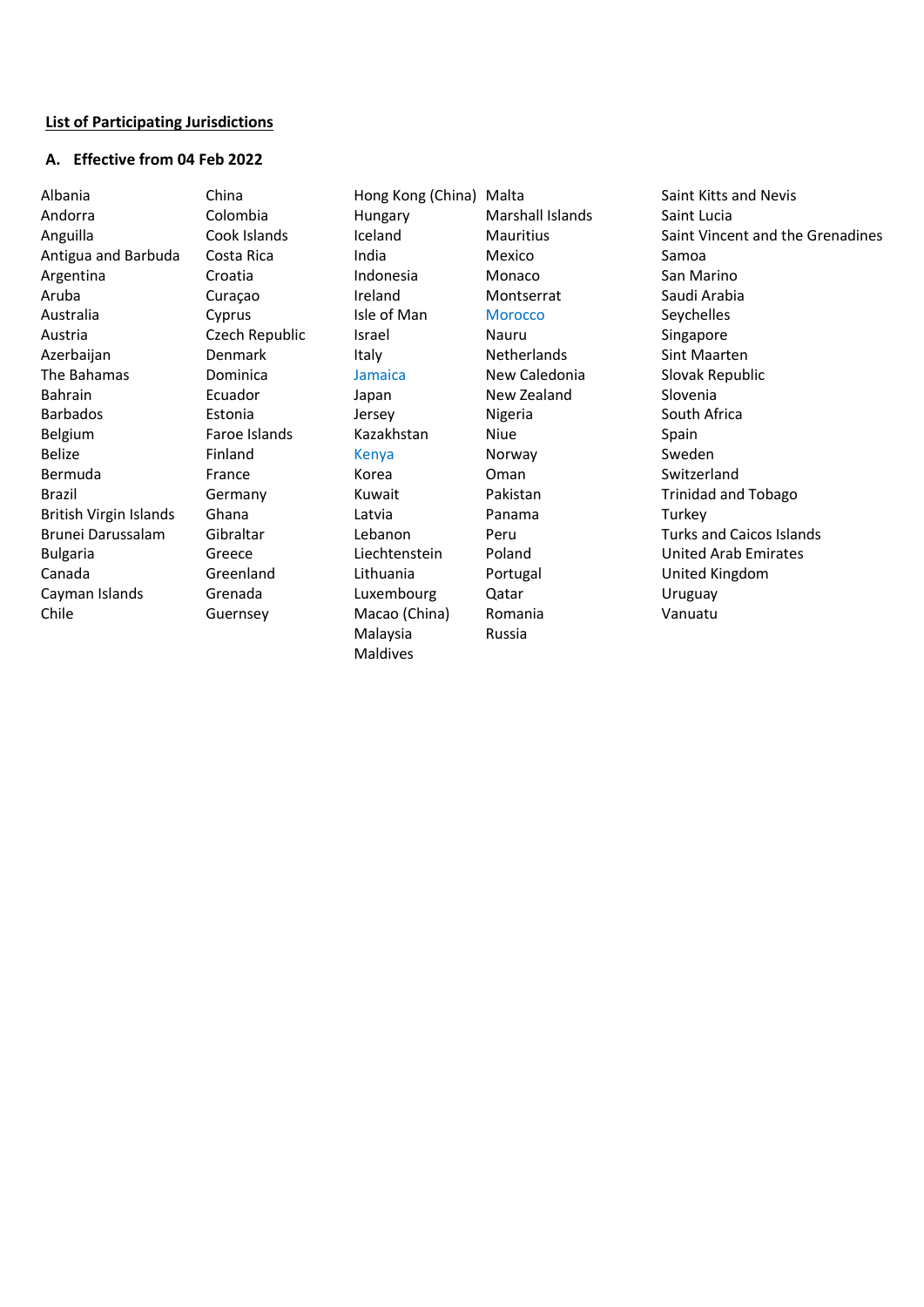#### **B. Effective from 10 Feb 2021 to 03 Feb 2022**

Albania Andorra Anguilla Antigua and Barbuda Argentina Aruba Australia Austria Azerbaijan The Bahamas Bahrain Barbados Belgium Belize Bermuda Brazil British Virgin Islands Brunei Darussalam Bulgaria Canada Cayman Islands Chile

China Colombia Cook Islands Costa Rica Croatia Curaçao Cyprus Czech Republic Denmark Dominica Ecuador Estonia Faroe Islands Finland France Germany Ghana Gibraltar Greece Greenland Grenada Guernsey

Hong Kong (China) Malta Hungary Iceland India Indonesia Ireland Isle of Man Israel Italy Japan Jersey Kazakhstan Korea Kuwait Latvia Lebanon Liechtenstein Lithuania Luxembourg Macao (China) Malaysia Maldives

Marshall Islands **Mauritius** Mexico Monaco Montserrat Nauru Netherlands New Caledonia New Zealand Nigeria Niue Norway Oman Pakistan Panama Peru Poland Portugal Qatar Romania Russia

Saint Kitts and Nevis Saint Lucia Saint Vincent and the Grenadines Samoa San Marino Saudi Arabia Seychelles Singapore Sint Maarten Slovak Republic Slovenia South Africa Spain Sweden Switzerland Trinidad and Tobago **Turkey** Turks and Caicos Islands United Arab Emirates United Kingdom Uruguay Vanuatu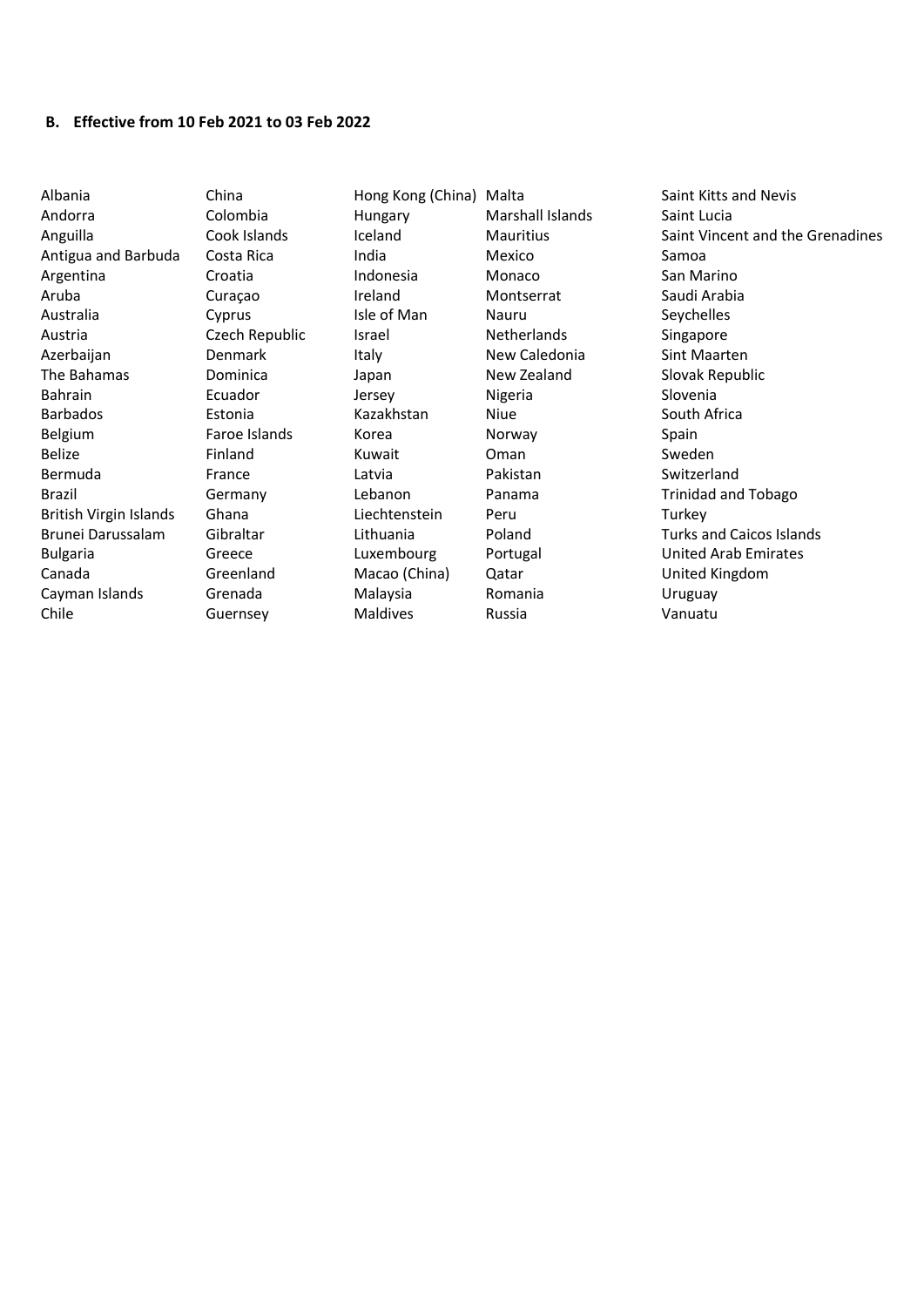# **C. Effective from 12 Feb 2020 to 09 Feb 2021**

| Albania                       | China          | Hong Kong (China) Malta |                       | Saint Lucia                      |
|-------------------------------|----------------|-------------------------|-----------------------|----------------------------------|
| Andorra                       | Colombia       | Hungary                 | Marshall Islands      | Saint Vincent and the Grenadines |
| Anguilla                      | Cook Islands   | Iceland                 | <b>Mauritius</b>      | Samoa                            |
| Antigua and Barbuda           | Costa Rica     | India                   | Mexico                | San Marino                       |
| Argentina                     | Croatia        | Indonesia               | Monaco                | Saudi Arabia                     |
| Aruba                         | Curaçao        | Ireland                 | Montserrat            | Seychelles                       |
| Australia                     | Cyprus         | Isle of Man             | Nauru                 | Singapore                        |
| Austria                       | Czech Republic | Israel                  | Netherlands           | Sint Maarten                     |
| Azerbaijan                    | <b>Denmark</b> | Italy                   | New Zealand           | Slovak Republic                  |
| The Bahamas                   | Dominica       | Japan                   | Nigeria               | Slovenia                         |
| Bahrain                       | Ecuador        | Jersey                  | Niue                  | South Africa                     |
| <b>Barbados</b>               | Estonia        | Kazakhstan              | Norway                | Spain                            |
| Belgium                       | Faroe Islands  | Korea                   | Oman                  | Sweden                           |
| <b>Belize</b>                 | Finland        | Kuwait                  | Pakistan              | Switzerland                      |
| Bermuda                       | France         | Latvia                  | Panama                | <b>Trinidad and Tobago</b>       |
| Brazil                        | Germany        | Lebanon                 | Peru                  | Turkey                           |
| <b>British Virgin Islands</b> | Ghana          | Liechtenstein           | Poland                | <b>Turks and Caicos Islands</b>  |
| Brunei Darussalam             | Gibraltar      | Lithuania               | Portugal              | <b>United Arab Emirates</b>      |
| <b>Bulgaria</b>               | Greece         | Luxembourg              | Qatar                 | United Kingdom                   |
| Canada                        | Greenland      | Macao (China)           | Romania               | Uruguay                          |
| Cayman Islands                | Grenada        | Malaysia                | Russia                | Vanuatu                          |
| Chile                         | Guernsey       | <b>Maldives</b>         | Saint Kitts and Nevis |                                  |
|                               |                |                         |                       |                                  |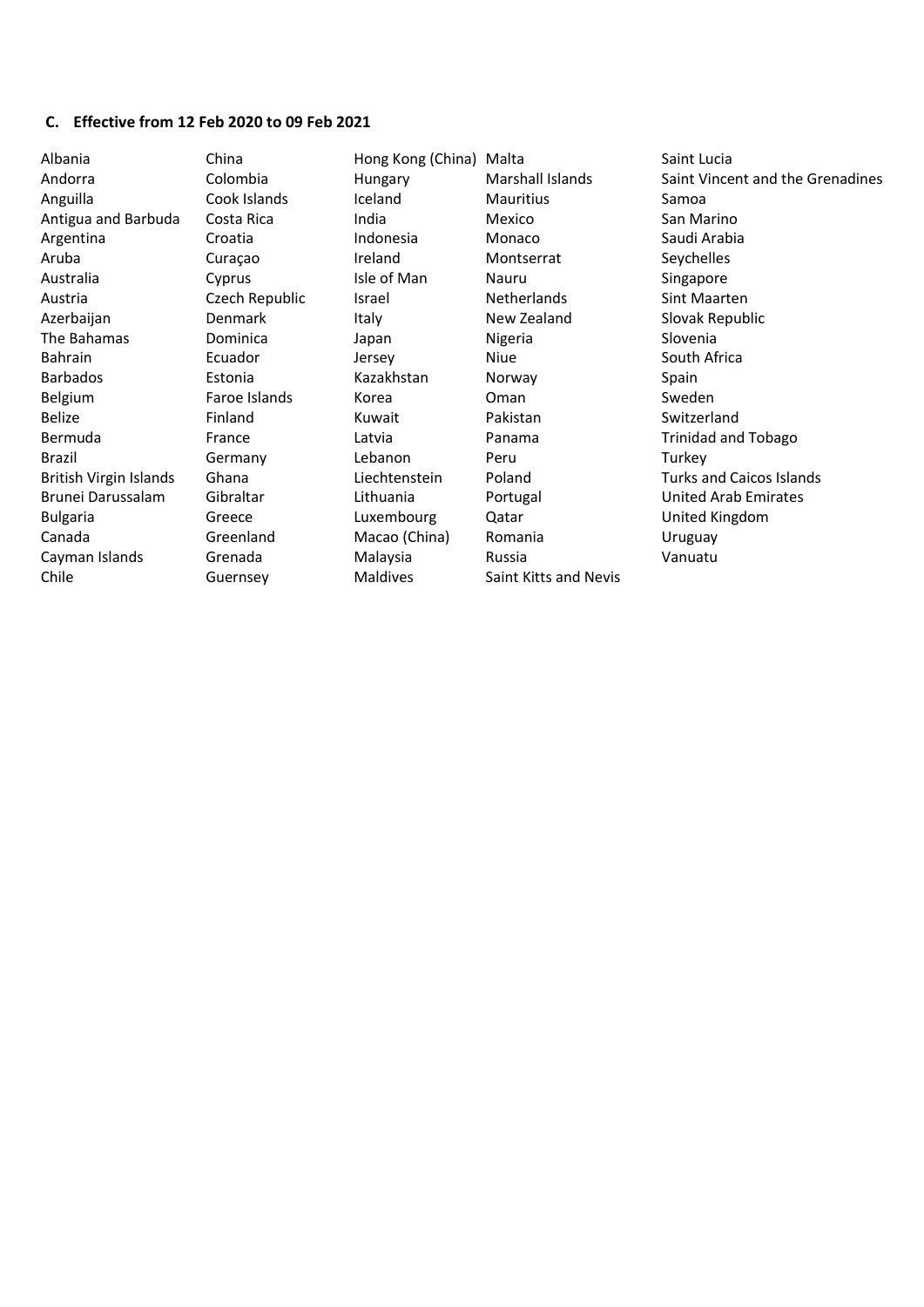#### **D. Effective from 1 Mar 2019 to 11 Feb 2020**

China Colombia Cook Islands Costa Rica Croatia Curaçao Cyprus Czech Republic Denmark Dominica Estonia Faroe Islands Finland France Germany Ghana Gibraltar Greece Greenland Grenada Guernsey Hong Kong (China)

Hungary Iceland India Indonesia Ireland Isle of Man Israel Italy Japan Jersey Kazakhstan Korea Kuwait Latvia Lebanon Liechtenstein Lithuania Luxembourg Macao (China) Malaysia Maldives Malta

Marshall Islands Mauritius Mexico Monaco Montserrat Nauru **Netherlands** New Zealand Nigeria Niue Norway Oman Pakistan Panama Peru Poland Portugal Qatar Romania Russia Saint Kitts and Nevis

Saint Lucia Saint Vincent and the Grenadines Samoa San Marino Saudi Arabia Seychelles Singapore Sint Maarten Slovak Republic Slovenia South Africa Spain Sweden Switzerland Trinidad and Tobago Turkey Turks and Caicos Islands United Arab Emirates United Kingdom Uruguay Vanuatu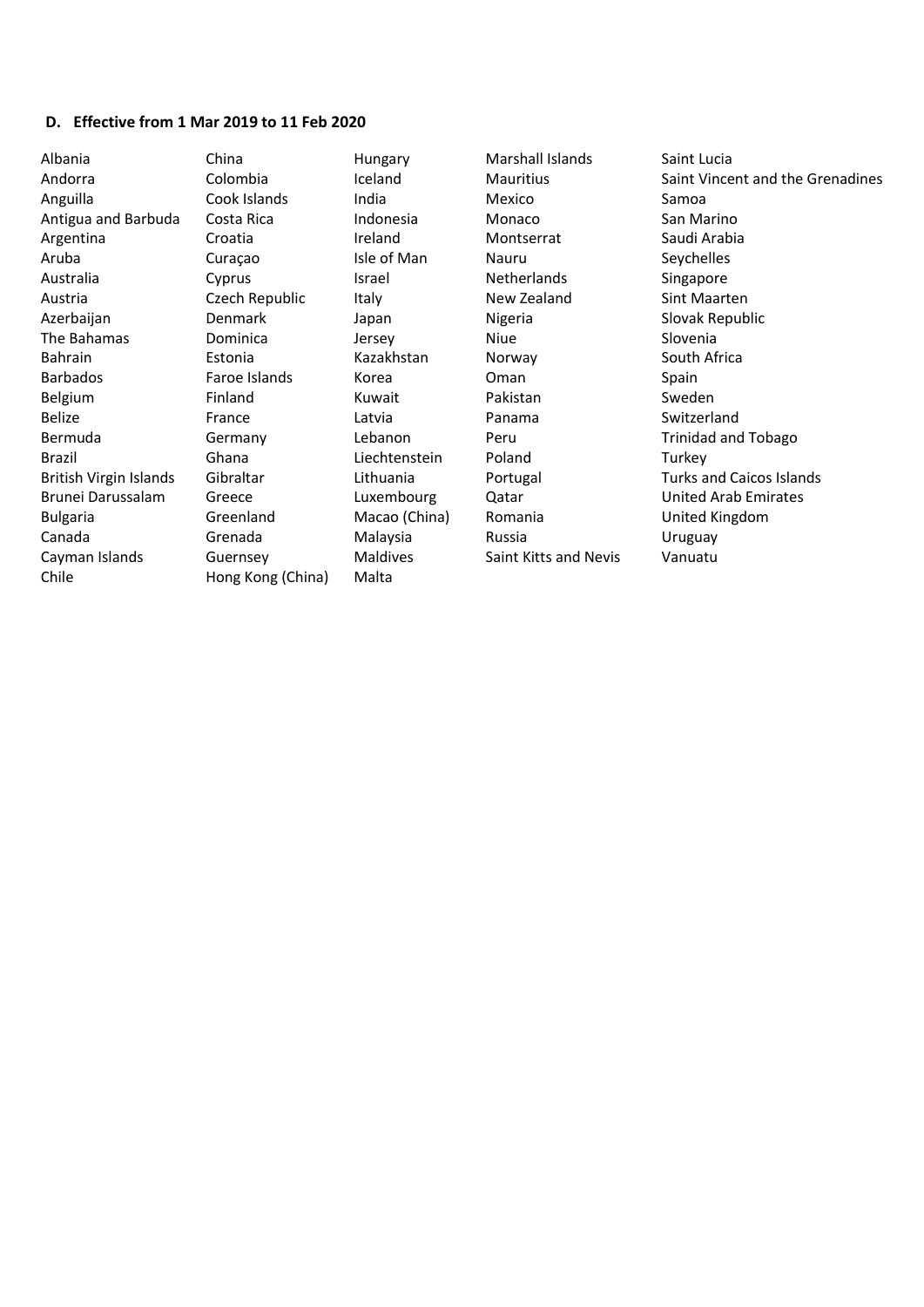## **E. Effective from 1 Jan 2018 to 28 Feb 2019**

| Albania                       | China          | Guernsey          | Malaysia              | Saint Lucia                      |
|-------------------------------|----------------|-------------------|-----------------------|----------------------------------|
| Andorra                       | Colombia       | Hong Kong (China) | Maldives              | Saint Vincent and the Grenadines |
| Anguilla                      | Cook Islands   | <b>Hungary</b>    | Malta                 | Samoa                            |
| Antigua and Barbuda           | Costa Rica     | Iceland           | Marshall Islands      | San Marino                       |
| Argentina                     | Croatia        | India             | Mauritius             | Saudi Arabia                     |
| Aruba                         | Curaçao        | Indonesia         | Mexico                | Seychelles                       |
| Australia                     | Cyprus         | Ireland           | Monaco                | Singapore                        |
| Austria                       | Czech Republic | Isle of Man       | Montserrat            | Sint Maarten                     |
| Azerbaijan                    | <b>Denmark</b> | Israel            | Nauru                 | Slovak Republic                  |
| The Bahamas                   | Dominica       | Italy             | Netherlands           | Slovenia                         |
| Bahrain                       | Estonia        | Japan             | New Zealand           | South Africa                     |
| <b>Barbados</b>               | Faroe Islands  | Jersey            | Nigeria               | Spain                            |
| Belgium                       | Finland        | Korea             | Niue                  | Sweden                           |
| Belize                        | France         | Kuwait            | Norway                | Switzerland                      |
| Bermuda                       | Germany        | Latvia            | Pakistan              | <b>Trinidad and Tobago</b>       |
| Brazil                        | Ghana          | Lebanon           | Panama                | Turkey                           |
| <b>British Virgin Islands</b> | Gibraltar      | Liechtenstein     | Poland                | <b>Turks and Caicos Islands</b>  |
| Brunei Darussalam             | Greece         | Lithuania         | Portugal              | <b>United Arab Emirates</b>      |
| <b>Bulgaria</b>               | Greenland      | Luxembourg        | Qatar                 | United Kingdom                   |
| Canada                        | Grenada        | Macao (China)     | Romania               | Uruguay                          |
| Cayman Islands                |                |                   | Russia                | Vanuatu                          |
| Chile                         |                |                   | Saint Kitts and Nevis |                                  |
|                               |                |                   |                       |                                  |